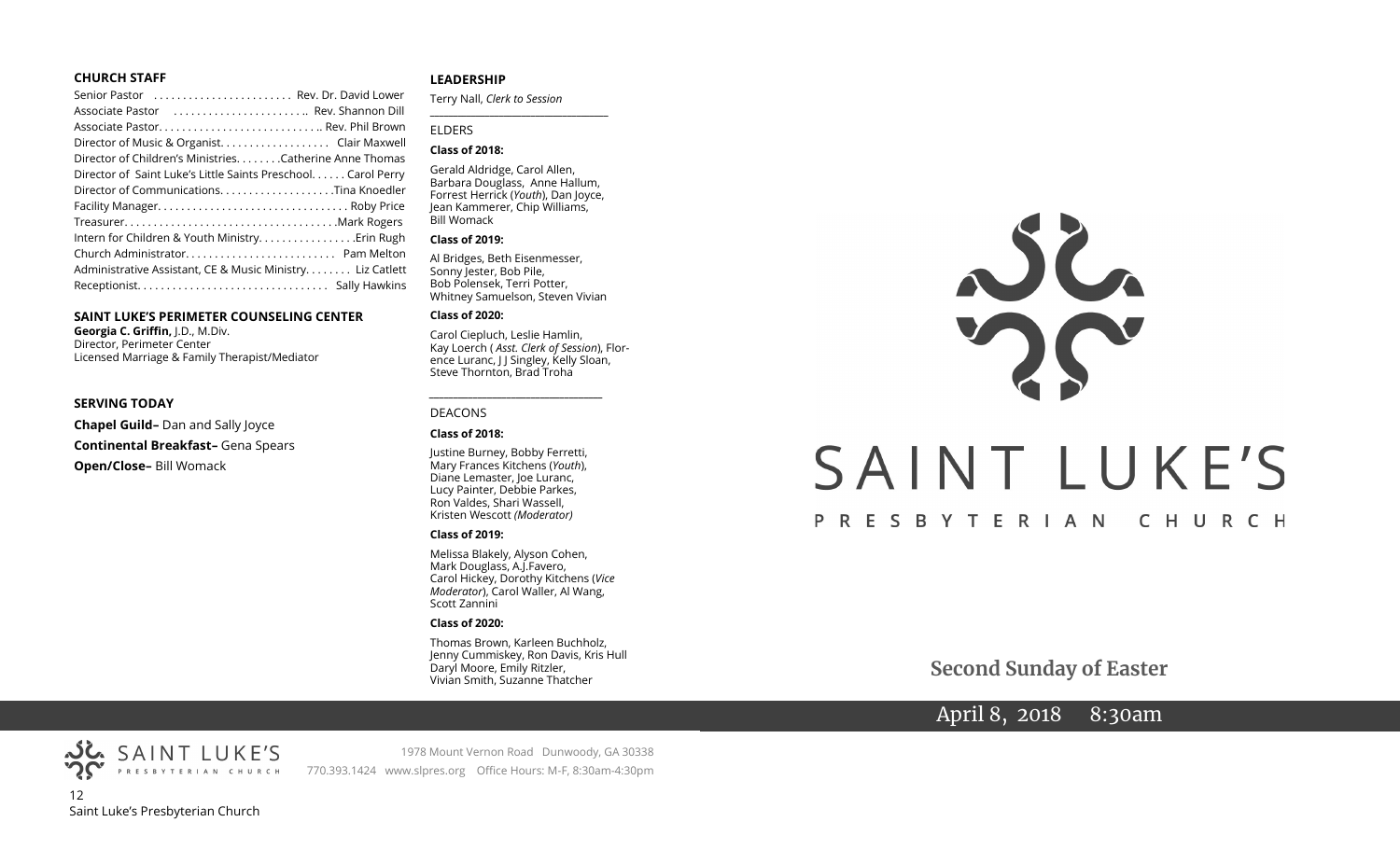

1978 Mount Vernon Road • Dunwoody, Georgia 30338 770.393.1424 • www.slpres.org

#### **April 8, 2018**  Second Sunday of Easter

#### **Liturgical Color:** White

*Liturgical colors can orient us to the season of the church year and help to engage the sense of sight in worship. White is used for special seasons in the redemptive work of Jesus Christ, such as Easter.* 

#### **SUNDAY SCHEDULE**

8:30am Chapel Communion Service 9:30am Sunday School 10:30am Sanctuary Worship Service *Nursery available at all services and Sunday School.* 

#### MISSION

Responding to God's call and empowered by the Holy Spirit, we invite all to join us in knowing, serving, and sharing Jesus Christ here and around the world.

#### VISION

To be a beacon of faith, hope, and love– every member an active disciple in Christ's ministry.

#### **WELCOME, GUESTS!**  We are delighted you are worshipping with us.

**DURING** the Welcome, please print the requested information on the Friendship Pad and pass the Friendship Pad down the pew.

**AFTER** the worship service, please join us outside the Chapel where our Pastors will be available to answer questions and provide you with a loaf of freshly-baked bread.

**FOR MORE** information about our programs, ministries or membership, please contact one of our Pastors at 770.393.1424, or visit our website: slpres.org.

# **THAT ALL MAY WORSHIP ASSISTIVE** hearing devices, large print...

hymnals, large print bulletins and back cushions are available. Please contact an  $\mathbf{\Omega}$ usher for further assistance.

thisted

**CHILDREN** are a precious part of our church family, and we welcome them in worship. Worship notebooks and tactile activities are available on the table just outside the Chapel doors. For your convenience, there is a Family Restroom located in the administrative office's hallway, on the first floor, near the main lobby.

**HIGH SCHOOL SENIORS** — Thanks to a generous gift from an anonymous donor, \$2,500 will be awarded to a high school senior who is enrolling in an accredited four-year college in the US. Applications are available in the church office or may be obtained from the church web-site, www.slpres.org (Resources Tab and then scroll down to Forms.) Drop off your completed application to Pam Melton at the Saint Luke's church office or scanned images may be emailed to [pammelton@slpres.org.](mailto:pammelton@slpres.org) Deadline for submission: April 14.

#### **JOIN IN THE FUN! MORE WORKDAYS**

**AHEAD OF US!** Thank you to those of you at Saint Luke's who have been able to help with the building of this year's Habitat house - at the site and behind the scenes! In two Saturdays, the skyline on Akridge Street has changed dramatically, at least at 1484 Akridge Street NW! We are truly a part of a ground up event. And right in the middle of it all, helping to make it happen, are Lisa Reyes and her daughter Alexandria. Not only are they pitching in to build their own Habitat home, but they are also inspiring those of us who have the privilege of being a part of this grand and joyful adventure!

Register on the internet at the Atlanta Habitat Volunteer Hub Site using the following link. [www.stlukes.atlantahabitat.volunteerhu](http://www.stlukes.atlantahabitat.volunteerhub.com/) [b.com](http://www.stlukes.atlantahabitat.volunteerhub.com/) . Try to sign up a week prior to the day you plan to work. We will have the usual car pool arrangement. If you need a ride or are willing to drive, meet at the church parking lot (Manhasset Street) in time for a 7am departure each workday. Remaining workdays are as follows: April 14, April 21, April 26, and April 28.

#### **CHASTAIN AT SAINT LUKE'S—** Chastain

returns on Sunday, April 22 at 6:30pm in the Manhasset parking lot. Invite your neighbors and friends to this annual celebration of music and fellowship. Tables and seats can be reserved through Liz in the church office, deadline is April 18, lizcatlett@slpres.org. Walk ups are welcome! Open grill will be available along with \$1 hot dogs. Please bring a container of peanut butter for donation to Community Assistance Center.

**OWLS** — Please plan on joining the OWLS (Older, Wiser, Loving, Seniors) group at their next gathering on April 24.

**PAUL'S SHIPWRECK**, **SUNDAY, APRIL 29** — During the 10:30am worship service, the Cherub and Westminster Choirs will present the story of Paul's shipwreck from Romans in story and song. Plan to attend as our children guide us in experiencing the word of God!

**THORNWELL** — Join us June 7-9 for the Thornwell Mission Trip. This trip is perfect for any age. Thornwell Children's Home is located in Clinton, SC. Thornwell's foster care program, residential program, and family and educational support programs offer homes to at-risk children that are safe and loving, hope for a brighter future, and wholeness and healing. Email Christine Crutchfield with any questions, gafrog01@hotmail.com.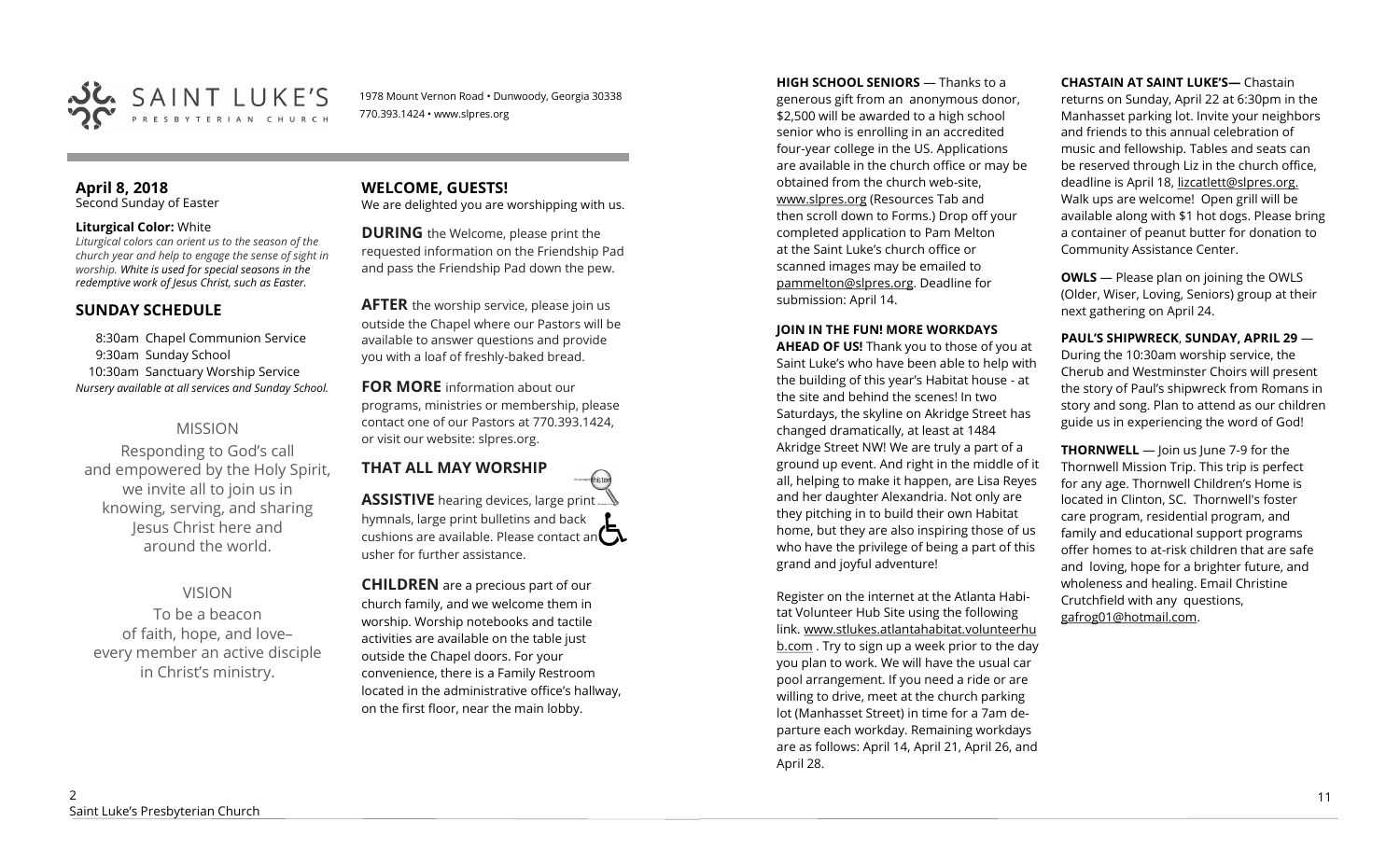# YOUTH MINISTRY

**Phil Brown philbrown@slpres.org / 770.393.1424 ext. 238**  \_\_\_\_\_\_\_\_\_\_\_\_\_\_\_\_\_\_\_\_\_\_\_\_\_\_\_\_\_\_\_\_\_\_\_\_\_\_\_\_\_\_\_\_\_\_\_\_\_\_\_\_\_\_\_\_\_\_\_\_\_\_\_\_\_\_\_\_\_\_\_\_\_\_\_\_\_\_\_\_\_\_\_\_\_\_\_

#### **HERE'S WHAT'S COMING UP IN YOUTH MINISTRY:**

**SUNDAY, APRIL 8**: Everyone (high school and middle school) at church 6-8pm. All church run around Olympics. Bring \$5 for pizza and bring running shoes.

**SUNDAY, APRIL 15:** Middle school youth group, 4-5:30pm in Great Hall (note the time change). 6-8pm, Graduate dinner in the great all. All high schoolers and their families should come. It's a great evening celebrating those who are graduating.

**SUNDAY, APRIL 22:** Youth Sunday, I need your shirt size by April 11 order on the Saint Luke's website. Shirts are \$10 each. Be at church by 9am when parts will be assigned. Chastain at Saint Luke's in the evening.

**SUNDAY, APRIL 29:** Movie clip night with discussion about the movie Wonder. Middle school at church, High School at the Sargent/Hurst house.

**SUNDAY, MAY 6:** First Annual Youth Field day. Families (siblings too) are invited to a great afternoon of field games and a cook out, hosted by the Youth Leadership Council. Location TBD, time 4-7pm. We need some adults to help with food and set up (i.e. grill master and side cooker extraordinaire, table transportation, etc.) let Phil know.

**SUMMER TRIPS:** Thank you for your continued interest in summer trips, Please register ASAP! Dates and information can be found on the Saint Luke's website. There is still lots of room on all the trips.

# MUSIC MINISTRY

**Clair Maxwell clairmaxwell@slpres.org / 770.393.1424 ext. 227**   $\_$  , and the set of the set of the set of the set of the set of the set of the set of the set of the set of the set of the set of the set of the set of the set of the set of the set of the set of the set of the set of th

#### **CHOIR REHEARSALS ON WEDNESDAYS**

5:00-5:45pm Cherub Choir, Ages 4-5, *Yvonne Miller, Director*  5:00-5:45pm Westminster Choir, Grades 1-5, *Clair Maxwell, Director*  6:30-7:20pm Festival Ringers, Youth & Adults, *Clair Maxwell, Director*  7:30-9:00pm Chancel Choir, Youth & Adults, *Clair Maxwell, Director* 

#### **SUMMER MUSIC**

Musicians are needed for our summer services at both 8:30 and 10:30 worship. Dates this year are June 3 – August 12. Soloists, instrumentalists and small groups are welcome. Contact Clair about Sundays when you could share your gifts.

As we experience the story of Thomas, we are invited to trust that Jesus will keep showing up, alive, and with a body that holds together the worst that has happened to him and his risen life.

 *-Mary Hinkle Shore*

**Prelude** Adagio *Charles Marie Widor* 

#### **Welcome and Announcements**

*If you are new to Saint Luke's today, welcome, we are so glad you are here! We have a gift of fresh bread we would love to give to you as a token of our gratitude. Please introduce yourself after worship to receive your welcome gift.*

*Please take the time now to fill out the Friendship Pads situated at the end of each pew. Write down your names and pass the pad down the pew, so that you may greet your pew neighbors by name and that we may know you are here.*

## **Call to Worship\***

Leader: Hallelujah! Christ is Risen! **People: He has risen!** Leader: Do you believe? **People: Yes, Christ is risen! Let us praise God.** 

**Opening Hymn #254\*** That Easter Day with Joy Was Bright

#### **Call to Confession\***

Leader: The Lord be with you. **People: And also with you.** Leader: Let us pray.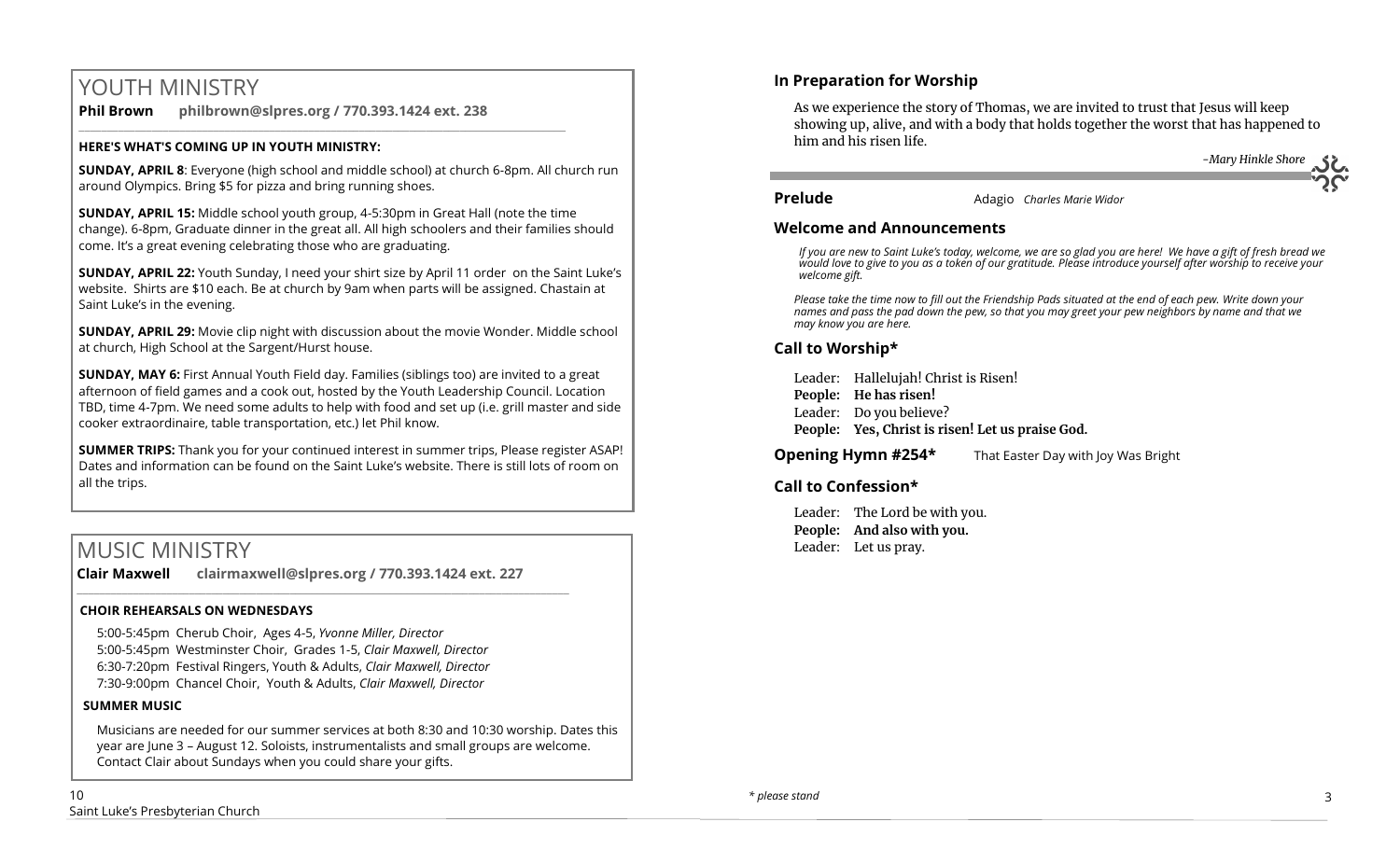#### **Prayer of Confession\***

**God of Glory, we confess that we often hide from your guiding light. You call us to trust in you completely, but we trust in you only partly. We prefer our ideas to yours, and our old habits to new changes. Forgive us. Help us open our eyes to see ourselves more clearly, as loved and forgiven and called by you to bring about a better world. Hear now our silent prayers of confession…***(Silence is kept for personal reflection.)*

Leader: Lord, in your mercy. **People: Hear our prayer. Amen.**

#### **Assurance of Forgiveness\***

#### **Song of Praise #238\*** Thine Is the Glory *[REFRAIN– All]*

**Thine is the glory, risen, conquering Son; endless is the victory thou o'er death hast won!**

#### **Passing the Peace of Christ\***

Leader: May the peace of Christ be with you. **People: And also with you.** 

#### **Prayer for Illumination**

**Scripture Lesson** John 20:19-29 *page 115 of the New Testament* 

Leader: The Word of the Lord. **People: Thanks be to God.**

#### **Tell Us Our Story**

*Children are always welcome to stay in worship. If preferred, parents may take their child(ren) to the nursery.*

#### **Sermon** Phil Brown

#### *\* please stand*

4 Saint Luke's Presbyterian Church

# S P L A S H ! CHILDREN'S MINISTRIES

**Catherine Anne Thomas cathomas@slpres.org / 770.393.1424 ext. 228** 

**\_\_\_\_\_\_\_\_\_\_\_\_\_\_\_\_\_\_\_\_\_\_\_\_\_\_\_\_\_\_\_\_\_\_\_\_\_\_\_\_\_\_\_\_\_\_\_\_\_\_\_\_\_\_\_\_\_\_\_\_\_\_\_\_\_\_\_\_\_\_\_\_\_\_\_\_\_\_\_\_\_\_\_\_\_\_\_\_\_\_\_\_\_\_\_\_\_\_\_\_\_\_\_\_\_\_** 

#### **CHILDREN'S HOSPITALITY NEEDED**

The first impression we leave with many families is the experience we deliver in our child care area. It is for that reason that we are offering ALL members the opportunity to serve in a new – and easy – capacity. This ministry is called Children's Hospitality, and it only requires 30 minutes of your time and a warm smile.

From 10:15am (at the conclusion of Sunday School) until approximately 10:45am (after Tell Us Our Story) our Hospitality volunteer will be stationed behind or around the preschool desk in Sheppard Hall. They will keep an eagle-eye out for visitors who may not know where to go, as well as for member families just to say "good morning".

Here is the link to sign up: https://tinyurl.com/slpcchildhosp.

#### **SHIPWRECKED!**

Shipwrecked VBS registration is live! Get ready for an adventure to an uncharted "island" experience where kids are anchored in the truth that Jesus helps them in many ways to weather life's storms. Here are the links for registration.

3's through 3rd Grade: https://tinyurl.com/slpcvbs2018-1

4th and 5th Grade: https://tinyurl.com/slpcvbs2018-2

#### **VBS VOLUNTEERS (A.K.A. CREW MEMBERS)**

Our castaways will need many crew members to guide their journey. Here are the links to sign up and get ready to set sail!

Adult "Crew Members": https://tinyurl.com/slpcvolvbs2018 Youth "Crew Members": https://tinyurl.com/slpcyouthvbs2018

#### **AND... IT GET'S EVEN BETTER**

The only thing better than being "Shipwrecked" with VBS from June 11–14 is getting a beautiful "early bird" volunteer T-shirt! While supplies last, our first volunteers (there are quite a few) will receive their volunteer shirt NOW…no waiting around.

Adults and youth who have already volunteered may pick up their shirts this Sunday morning – or any weekday in the Christian Education office. We'll go ahead and put your name on a shirt if we see you on the Sign Up Genius…so hop on board this ship right away! After this initial supply runs out, others will receive their shirts on or before June 11.

#### **ONE MORE THING**

We need regular, old carboard boxes of all shapes and sizes for VBS. Please drop off on the Great Hall stage.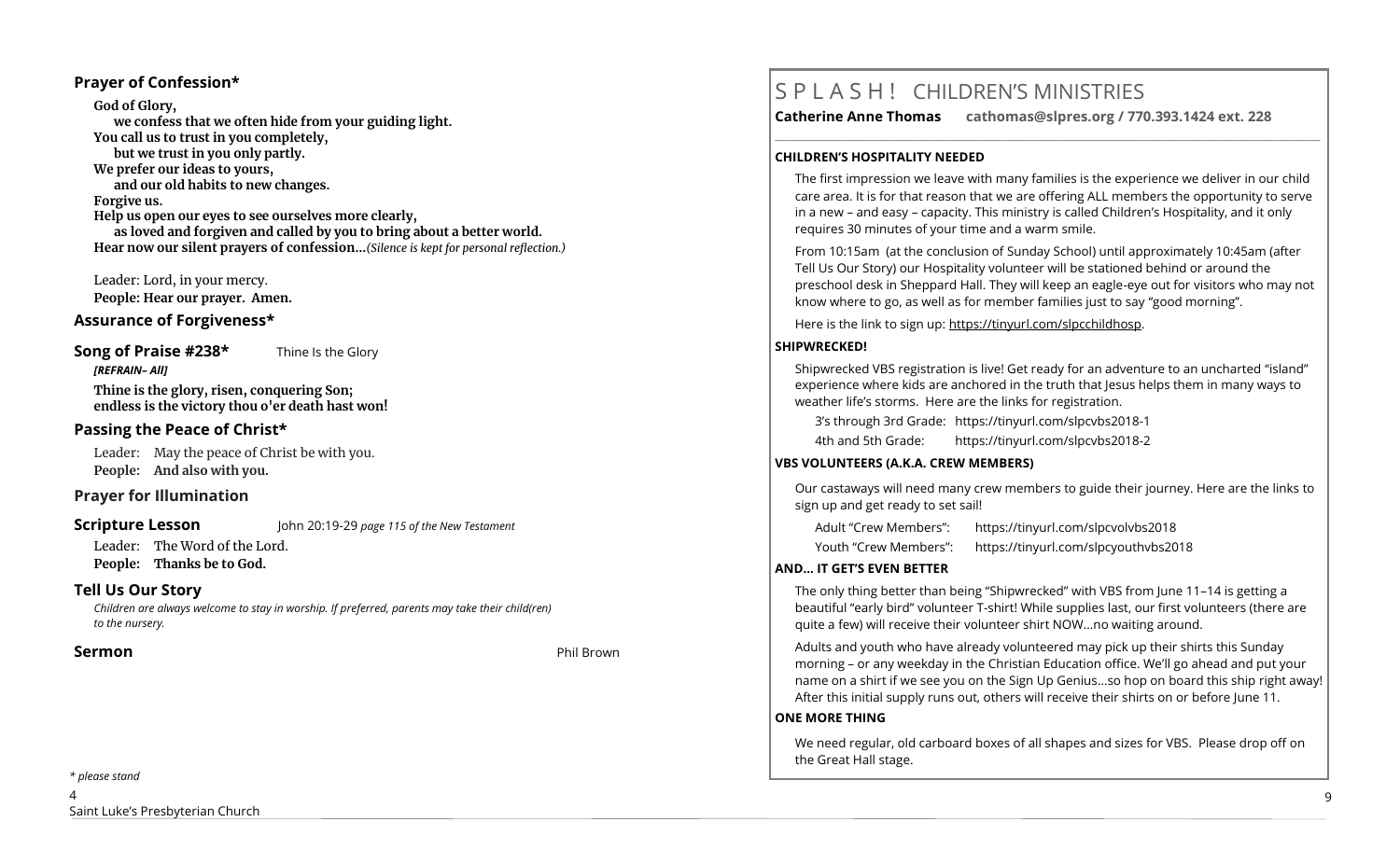# ADULT MINISTRY

**Shannon Dill shannondill@slpres.org / 770.393.1424 ext. 229** 

#### **ADULT SUNDAY SCHOOL**

Individual classes have begun. Please see the website for a full description of each class. (http://slpres.org/program-ministries/adult-ministry/sunday-school)

 $\_$  ,  $\_$  ,  $\_$  ,  $\_$  ,  $\_$  ,  $\_$  ,  $\_$  ,  $\_$  ,  $\_$  ,  $\_$  ,  $\_$  ,  $\_$  ,  $\_$  ,  $\_$  ,  $\_$  ,  $\_$  ,  $\_$  ,  $\_$  ,  $\_$ 

Faith Foundations: Room 232

House to House: Room 203

Seasons of the Spirit: Room 231/233

Soul Food: Room 234/236

#### **FRIDAY MORNING MEN'S BIBLE STUDY**

Fellowship and Bible study every Friday from 6:40am-8am in the Parlor with Dan Joyce.

#### **BIBLE STUDY: "WAYFARERS"**

Come join David, Shannon or Phil as this week's preacher leads a study of the scripture for the upcoming Sunday's worship. Meet on Wednesdays at 10am in the church library.

#### **TAVERN TALKS**

Our next gathering of gentlemen will be Monday, April 16, 8pm at the Dunwoody Tavern.

## **Affirmation of Faith\*** Nicene Creed

**We believe in one God, the Father, the Almighty, maker of heaven and earth of all that is, seen and unseen. We believe in one Lord, Jesus Christ, the only Son of God, eternally begotten of the Father, God from God, Light from Light, true God from true God, begotten, not made, of one Being with the Father; through him all things were made. For us and for our salvation he came down from heaven, was incarnate of the Holy Spirit and the Virgin Mary and became truly human. For our sake he was crucified under Pontius Pilate; he suffered death and was buried. On the third day he rose again in accordance with the Scriptures; he ascended into heaven and is seated at the right hand of the Father. He will come again in glory to judge the living and the dead, and his kingdom will have no end. We believe in the Holy Spirit, the Lord, the giver of life, who proceeds from the Father and the Son, who with the Father and the Son is worshiped and glorified, who has spoken through the prophets. We believe in one holy catholic and apostolic church. We acknowledge one baptism for the forgiveness of sins. We look for the resurrection of the dead, and the life of the world to come. Amen.**

## **Offering Invitation**

*Giving is a tangible sign of worship. If you give electronically, there is a blue, laminated, electronic giving in the pew rack to place in the offering plate as it is passed.*

## **Offertory**